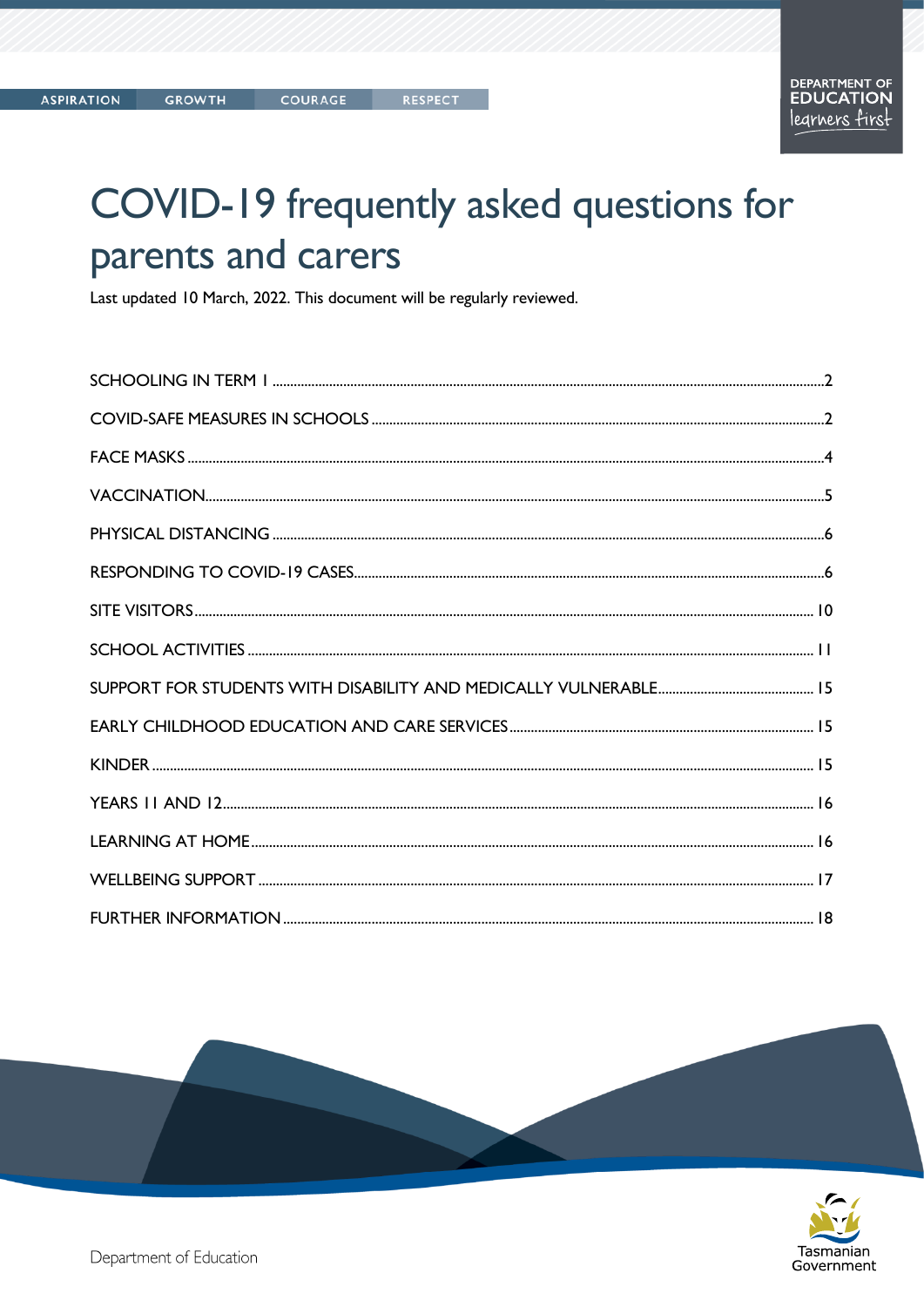# <span id="page-1-0"></span>Schooling in Term 1

#### How has the Department of Education prepared for schooling in Term 1?

The Department's [Operational Plan for Managing COVID-19 in Schools](https://www.education.tas.gov.au/parents-carers/novel-coronavirus-covid-19/covid-operational-plan/) sets out how we are managing COVID-19 in schools and early childhood education and care. It aligns with the [national approach](https://www.pm.gov.au/sites/default/files/media/National%20Framework%20for%20Managing%20COVID-19%20in%20Schools%20and%20Early%20Childhood%20Education%20and%20Care.pdf) for return to school. Please refer to this plan for detailed information.

# What will Term 1, 2022 look like in Tasmanian schools?

Face-to-face learning will continue in schools and early childhood education and care, with COVID-safe measures in place. There is a clear process in place to manage COVID-19 cases in schools. Regular school activities – like school photos, music and swimming lessons and excursions – will continue in a COVID-safe manner. However, if the situation changes, this will be re-visited on a school-by-school basis. For details, please refer to the [Operational Plan for Managing COVID-19 in Schools.](https://www.education.tas.gov.au/parents-carers/novel-coronavirus-covid-19/covid-operational-plan/)

# Do I need to send my child to school?

Yes. If your child is well and not a [close contact,](https://www.coronavirus.tas.gov.au/keeping-yourself-safe/contact-tracing/advice-for-close-contacts) they should be attending school. School attendance is important for improved learning and health and wellbeing outcomes. Your child does not need to be vaccinated to attend school – although it is strongly recommended [for children aged five years and older.](https://www.coronavirus.tas.gov.au/vaccination-information/covid-19-vaccination) The Department of Education has a clear plan in place and maintaining a safe learning environment is our top priority. For details, please refer to the [Operational Plan for Managing COVID-19 in Schools.](https://www.education.tas.gov.au/parents-carers/novel-coronavirus-covid-19/covid-operational-plan/)

# <span id="page-1-1"></span>COVID-safe measures in schools

# What measures are you taking to keep kids safe at school?

Proactive measures are in place to limit the impact of COVID-19 in our schools. These include:

- **Vaccination:** Children aged five years and older are encouraged to be vaccinated. Vaccination is not mandatory for a child to attend school, and schools will not treat students differently based on their vaccination status. All Department of Education staff, including volunteers and contractors, are vaccinated.
- **Face masks:** All teachers will wear face masks while indoors. If required, teachers may remove their masks to assist with clear communication when teaching (for example, to meet the needs of students with disability). Face masks do not need to be worn by primary school students, however students can wear them if they would like to. Secondary school students must wear face masks while indoors (medical exceptions apply).
- Face masks must be worn by all visitors on indoors school sites.
- All schools are well stocked with face masks.
- **Ventilation**: Ensuring good air flow helps minimise the transmission of COVID-19. Schools will increase natural airflow by opening windows and doors. All schools have received air purifiers to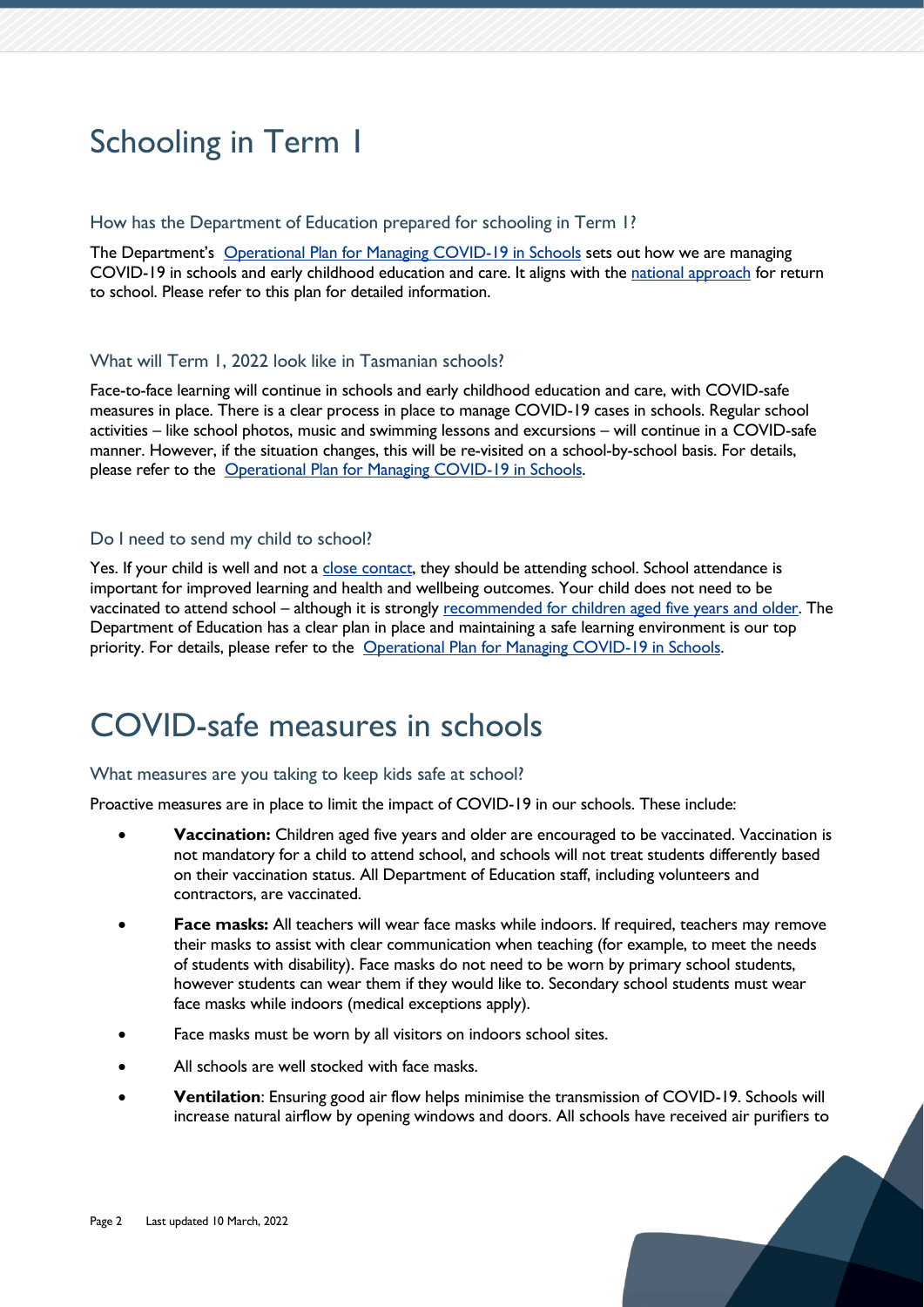assist with ventilation, and further provisions will be made to account for the cooling weather later in the school year.

- **Outdoor learning:** Schools will take advantage of outdoor learning opportunities where possible.
- **Physical distancing:** All adults will keep a physical distance of 1.5 metres from each other. Where possible, students will also be supported to physically distance. Schools will also continue to limit unnecessary mixing between class/student groups, unless it would be required for learning.
- **Hygiene and cleaning:** All schools will continue increased hygiene and handwashing, with soap and other sanitising products available in all schools. All schools will continue increased COVID-19 safe cleaning, with additional disinfection of regularly used surfaces, such as water fountains.
- **Safe site management:** Non-essential visitors will be limited, and must follow site access requirements and Public Health directions. COVID-19 vaccination is strongly recommended. Schools will regularly review their COVID-19 safety plans.

### How do I collect Rapid Antigen Tests for my child?

Students will continue to have access to Rapid Antigen Tests (RATs) for the remainder of Term 1. Parents/Carers can use a RAT if their child has COVID-19 symptoms.

Parent/Carers will have ongoing access to replacement RATs through their school to ensure they always have some on hand in their home.

It's important to note that if you have run out of school issued RATs, and your child has symptoms, please do not attend school to collect a RAT. Instead, we encourage you to reach out to the Tasmanian Public Health Hotline on 1800 671 738 to obtain a RAT.

Please refer to Public Health's easy-to-follow [instructions](https://www.coronavirus.tas.gov.au/__data/assets/pdf_file/0036/198954/Infographic-How-to-do-a-nasal-RAT.pdf) on how to use a RAT.

If a negative result is returned, and your child is feeling well, they can attend school.

If your child tests COVID-19 positive, you must immediately let your school know, and [complete the Public](https://form.jotform.com/220047395346052)  [Health form.](https://form.jotform.com/220047395346052) You must follow [Public Health advice](https://www.coronavirus.tas.gov.au/keeping-yourself-safe/testing-for-covid-19/after-you-get-tested#If-you-test-positive-to-COVID-19). During your child's isolation period, if they feel well they can access learning via the Virtual Learning Centre, and return to school if they have no symptoms after seven days

If someone in your household tests COVID-19 positive, you must immediately let your school know that your child is a close contact and [follow Public Health instructions.](https://www.coronavirus.tas.gov.au/keeping-yourself-safe/contact-tracing/advice-for-contacts) Your child can access learning via the Virtual Learning Centre when isolating at home for seven days.

#### What cleaning processes are in place in schools?

Frequent cleaning of schools will continue in 2022, particularly on high-touch surfaces.

#### Do schools have enough handwash?

Yes. Schools have a sufficient supply of handwash.

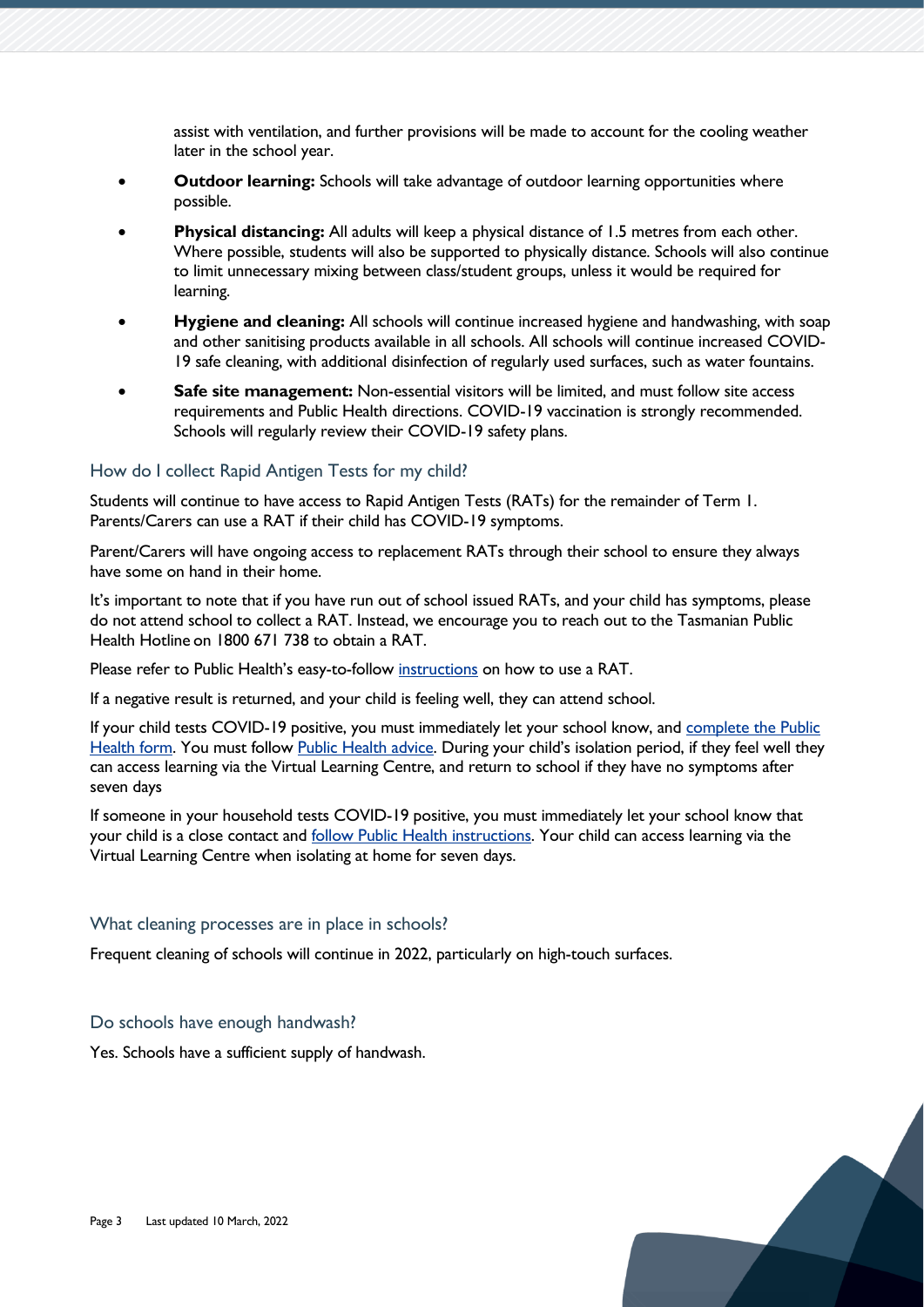### Do schools have enough rapid antigen tests (RATs)?

Yes. Schools have sufficient supply of rapid antigen tests (RATs), with provision to replace that supply as needed. Parents and carers should ensure that as the RATs provided are used that they seek replacements from their school at their earliest convenience.

When there are group or school outbreaks, Public Health may advise on more frequent use of Rapid Antigen Tests by students and staff. When this occurs, schools will provide these additional RATs and communicate to parents/carers on their intended use.

#### Do schools have enough face masks?

Yes. Schools have a sufficient supply of face masks with supplies to be replaced as required.

# Do schools have COVID-19 safety plans?

Yes, all schools have a COVID-19 Safety Plan in place. Schools regularly review their COVID-19 safety plans, and have clear procedures in place to manage any confirmed COVID-19 cases. You will receive information directly from your school should there be a closure. School closures will also be listed on the Alerts [webpage.](https://www.education.tas.gov.au/about-us/alerts/)

#### Should students be sharing food and drinks?

No, students must not share food and drinks. Avoiding sharing food and drinks is a good hygiene practice that will help slow the spread of COVID-19. Principals may restrict or limit activities in schools to comply with [Public Health advice.](https://www.coronavirus.tas.gov.au/keeping-yourself-safe/face-masks/mandatory-mask-wearing-in-public)

#### Can the school water fountain be used?

Yes, school water fountains can be used. Frequent cleaning of schools will continue in 2022, particularly on high-touch surfaces.

#### How will materials/items that have been off-site be handled at school?

Any materials/items that have been off-site (for example toys, books, learning materials, overnight bags, or personal items) will be allowed at school, but hands must be washed before and after touching or handling them. The number of people handling these items should be limited.

# <span id="page-3-0"></span>Face masks

# Will students need to wear face masks at school?

Students in primary schools are not required to wear face masks, however they can wear them if they would like to. If you have a 12 year old who is still in primary school, they do not need to wear a mask at school – but they must to wear one in public settings, as per [Public Health advice.](https://www.coronavirus.tas.gov.au/keeping-yourself-safe/face-masks/mandatory-mask-wearing-in-public)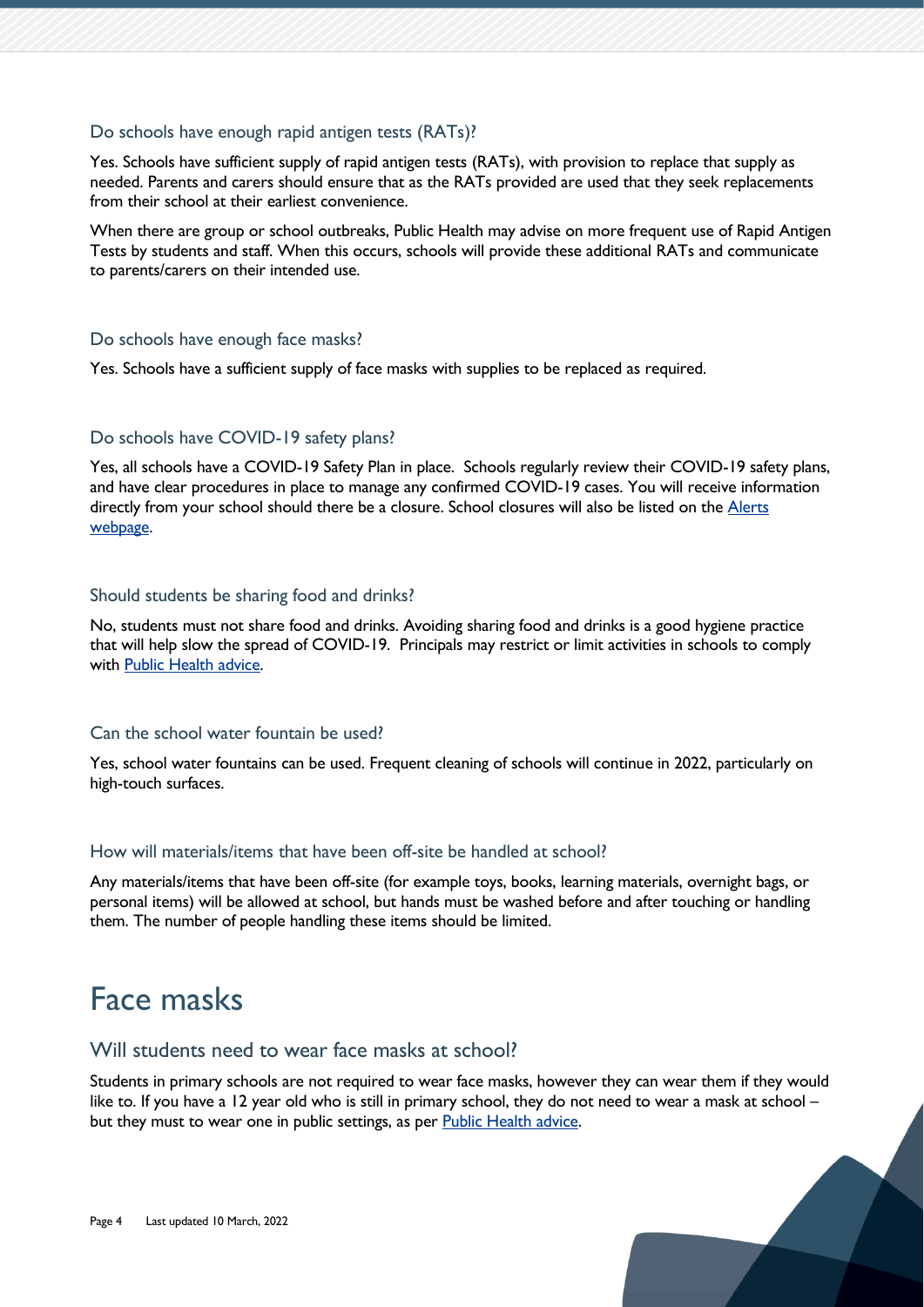Secondary school students must wear face masks, while indoors on site (medical exceptions apply).

#### Will parents need to wear face masks at school?

Face masks are mandatory for all visitors while indoors on site. Medical exemptions apply.

#### Will face masks be provided for children?

If a child does not have their own face mask, the school will supply them with one.

#### Should a certain type of face mask be worn?

Surgical masks are recommended, but cloth masks are also safe to wear. Please refer to Public Health's mask [wearing advice](https://www.coronavirus.tas.gov.au/keeping-yourself-safe/face-masks/mask-wearing-advice-and-resources) for more information.

# Will Primary School students who are 12 years old be required to wear a mask when on school excursions or attending events off school grounds?

Whilst at school they do not need to wear a mask however they would need to wear one in public settings, as per [Public Health advice.](https://www.coronavirus.tas.gov.au/keeping-yourself-safe/face-masks/mandatory-mask-wearing-in-public)

Please refer to<https://www.coronavirus.tas.gov.au/keeping-yourself-safe/face-masks> for more information on the requirements outside of a school context.

# <span id="page-4-0"></span>Vaccination

# Do students need to be vaccinated to attend school?

All children, regardless of whether they've been vaccinated or not, can attend school.

[Public Health strongly recommend COVID-19 vaccination](http://www.coronavirus.tas.gov.au/vaccination-information/covid-19-vaccination) for everyone aged five years and older.

Students do not need to be vaccinated to attend school. Students will not be separated into groups of those who are vaccinated and unvaccinated.

#### Do parents/carers need to be vaccinated to attend school sites?

[Public Health strongly recommend COVID-19 vaccination](https://www.coronavirus.tas.gov.au/vaccination-information/covid-19-vaccination) for everyone aged five years and older.

Parents and carers do not have to be vaccinated to enter school sites, however, they must follow site access requirements and COVID-safe behaviours.

If a parent is also a volunteer, they must be vaccinated. Volunteers must hold a Registration to Work with Vulnerable People (RWVP) card and sign in using the volunteer register.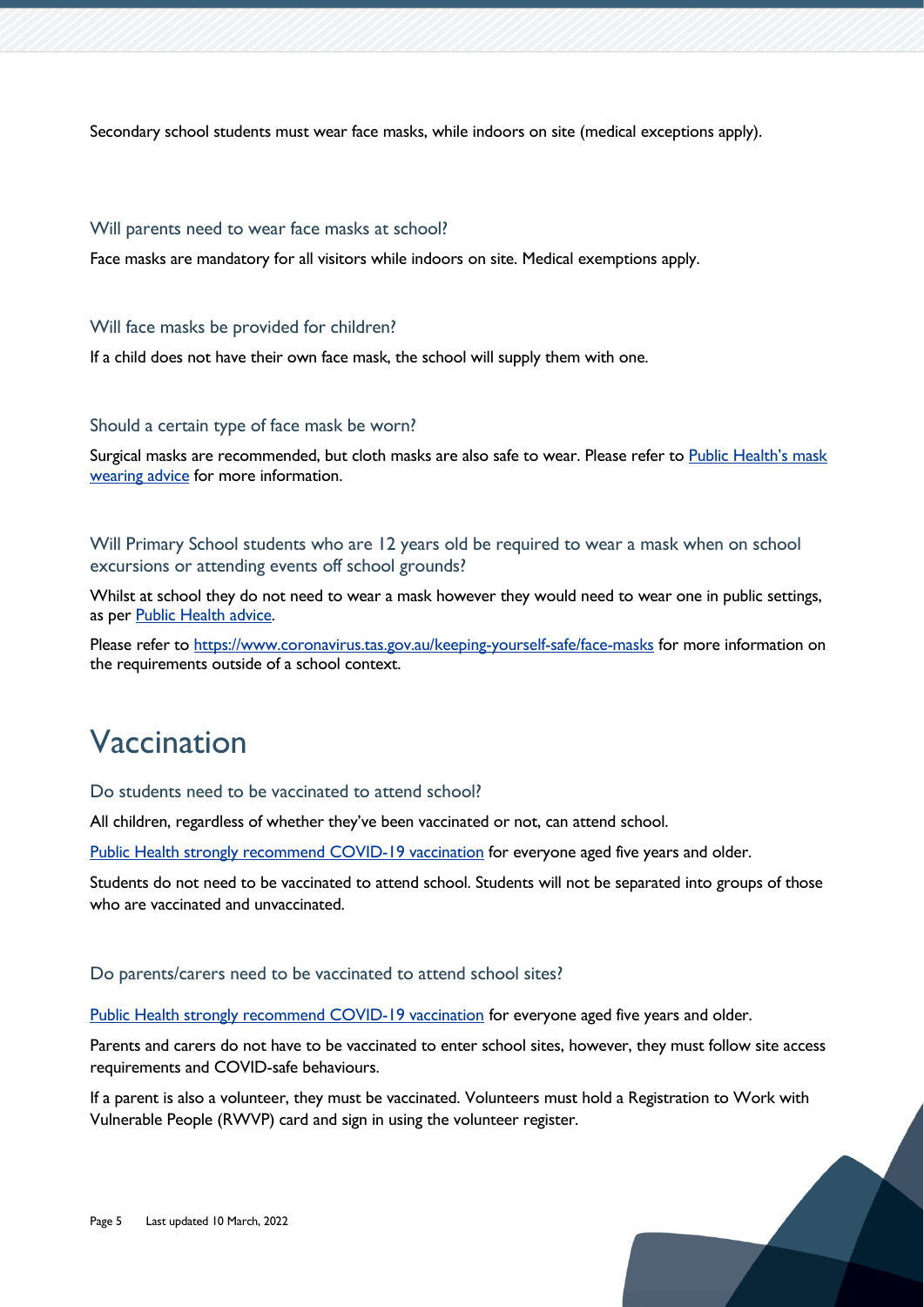# Do school staff need to be vaccinated?

Yes. All Department of Education staff, including volunteers and contractors, must be vaccinated.

# <span id="page-5-0"></span>Physical distancing

# Does my child need to follow physical distancing rules at school?

Physical distancing rules do not apply for students in schools, as per Public Health advice. All adults will maintain a physical distance of 1.5 metres from each other.

# How is physical distancing managed on school buses?

As public transport is deemed an essential service, buses are exempt from physical distancing rules. However, students are encouraged to physically distance where possible. This may include:

- walking or cycling if undertaking a short trip
- keeping a physical distance of 1.5 metres from other passengers when queuing at bus stops
- choosing a seat away from others where possible members of the same household may sit together
- not occupying the first row of seats nearest to the driver.

To support physical distancing, students should practice the following:

- when queuing at bus stops, maintain physical distancing from other passengers;
- always comply with requests from the driver; and
- practice good hand hygiene. If possible, use hand sanitiser before you board and after you disembark.
- Students are also encouraged to get a Greencard or multi-trip tickets for cashless payment.

All school bus operators will continue frequent cleaning of bus interiors, particularly on high-touch surfaces. Drivers also wear masks and comply with Public Health advice.

# <span id="page-5-1"></span>Responding to COVID-19 cases

# What do I do if my child tests COVID-19 positive?

If your child has tested COVID-19 positive, it's important you immediately notify your school and [Public](https://aus01.safelinks.protection.outlook.com/?url=https%3A%2F%2Fform.jotform.com%2F220047395346052&data=04%7C01%7CAaron.Gadd%40education.tas.gov.au%7C0d824efeae6e423c2ce408d9e9c06b51%7Ca9be3ac70c60491e8b3ba32f8f46aec8%7C1%7C0%7C637797834917685915%7CUnknown%7CTWFpbGZsb3d8eyJWIjoiMC4wLjAwMDAiLCJQIjoiV2luMzIiLCJBTiI6Ik1haWwiLCJXVCI6Mn0%3D%7C3000&sdata=X1qJUHNBGJ4yRdVJP27FaPQDQSrexsNyG3L94b1I1Rw%3D&reserved=0)  [Health,](https://aus01.safelinks.protection.outlook.com/?url=https%3A%2F%2Fform.jotform.com%2F220047395346052&data=04%7C01%7CAaron.Gadd%40education.tas.gov.au%7C0d824efeae6e423c2ce408d9e9c06b51%7Ca9be3ac70c60491e8b3ba32f8f46aec8%7C1%7C0%7C637797834917685915%7CUnknown%7CTWFpbGZsb3d8eyJWIjoiMC4wLjAwMDAiLCJQIjoiV2luMzIiLCJBTiI6Ik1haWwiLCJXVCI6Mn0%3D%7C3000&sdata=X1qJUHNBGJ4yRdVJP27FaPQDQSrexsNyG3L94b1I1Rw%3D&reserved=0) and comply with [Public Health advice.](https://aus01.safelinks.protection.outlook.com/?url=https%3A%2F%2Fwww.coronavirus.tas.gov.au%2Fkeeping-yourself-safe%2Fwhat-to-do-if-you-test-positive-to-covid-19-checklist&data=04%7C01%7CAaron.Gadd%40education.tas.gov.au%7C0d824efeae6e423c2ce408d9e9c06b51%7Ca9be3ac70c60491e8b3ba32f8f46aec8%7C1%7C0%7C637797834917685915%7CUnknown%7CTWFpbGZsb3d8eyJWIjoiMC4wLjAwMDAiLCJQIjoiV2luMzIiLCJBTiI6Ik1haWwiLCJXVCI6Mn0%3D%7C3000&sdata=MON7ODptJ7Mbw%2Fzbd9kAUD0wfER8W2d6mUdJuqVaQaw%3D&reserved=0) Your child must [isolate](https://aus01.safelinks.protection.outlook.com/?url=https%3A%2F%2Fwww.coronavirus.tas.gov.au%2Fkeeping-yourself-safe%2Fisolation&data=04%7C01%7CAaron.Gadd%40education.tas.gov.au%7C0d824efeae6e423c2ce408d9e9c06b51%7Ca9be3ac70c60491e8b3ba32f8f46aec8%7C1%7C0%7C637797834917685915%7CUnknown%7CTWFpbGZsb3d8eyJWIjoiMC4wLjAwMDAiLCJQIjoiV2luMzIiLCJBTiI6Ik1haWwiLCJXVCI6Mn0%3D%7C3000&sdata=i4zJLvToyi5nwwsmft9fVLsXDgbMTu5rTCslufRlGGs%3D&reserved=0) for a minimum of seven days. They can leave isolation seven days after the date the positive test was taken unless they're still experiencing symptoms. During this isolation period, if your child feels well, they will be supported by a teacher to learn at home via the Virtual Learning Centre. Anyone living in the same [household](https://aus01.safelinks.protection.outlook.com/?url=https%3A%2F%2Fwww.coronavirus.tas.gov.au%2Fkeeping-yourself-safe%2Fcontact-tracing%2Fadvice-for-contacts&data=04%7C01%7CAaron.Gadd%40education.tas.gov.au%7C0d824efeae6e423c2ce408d9e9c06b51%7Ca9be3ac70c60491e8b3ba32f8f46aec8%7C1%7C0%7C637797834917685915%7CUnknown%7CTWFpbGZsb3d8eyJWIjoiMC4wLjAwMDAiLCJQIjoiV2luMzIiLCJBTiI6Ik1haWwiLCJXVCI6Mn0%3D%7C3000&sdata=aJqNE2ro6J9UdbDAvqzh%2FXgUVUO6Wf6nqPtLIzPfxN4%3D&reserved=0) would be considered a household [close contact](https://aus01.safelinks.protection.outlook.com/?url=https%3A%2F%2Fwww.coronavirus.tas.gov.au%2Fkeeping-yourself-safe%2Fcontact-tracing%2Fadvice-for-contacts&data=04%7C01%7CAaron.Gadd%40education.tas.gov.au%7C0d824efeae6e423c2ce408d9e9c06b51%7Ca9be3ac70c60491e8b3ba32f8f46aec8%7C1%7C0%7C637797834917685915%7CUnknown%7CTWFpbGZsb3d8eyJWIjoiMC4wLjAwMDAiLCJQIjoiV2luMzIiLCJBTiI6Ik1haWwiLCJXVCI6Mn0%3D%7C3000&sdata=aJqNE2ro6J9UdbDAvqzh%2FXgUVUO6Wf6nqPtLIzPfxN4%3D&reserved=0) and need to quarantine for seven days and get tested for COVID-19.

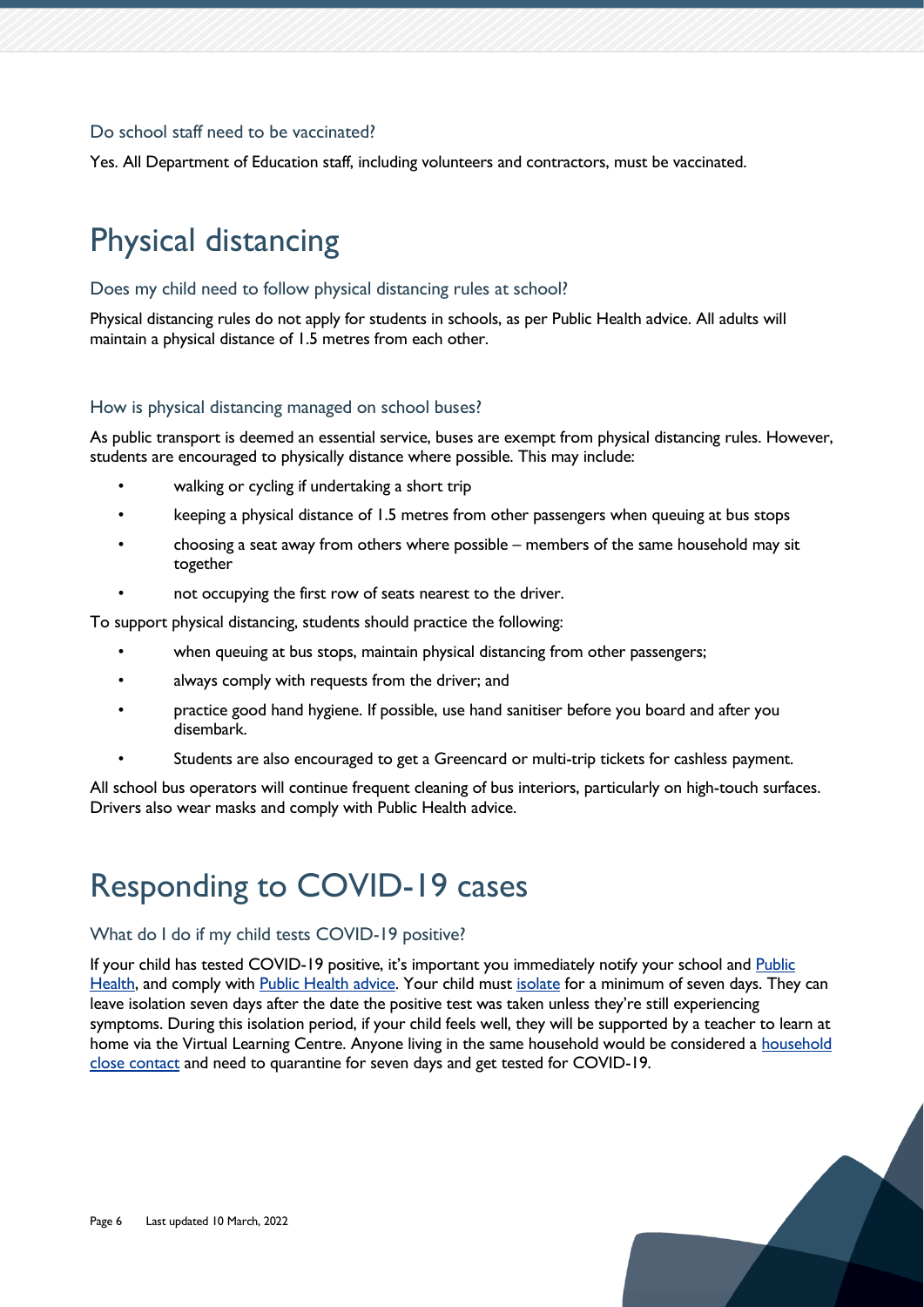# What happens if there is a confirmed COVID-19 case at our school?

There is a clear process in place to manage COVID-19 cases in schools. Similar to other illnesses, if there is a case in your child's classroom, monitor your child closely for symptoms. If your child is unwell, please keep them home and get them tested. Schools will communicate directly with families if there's a case at school. Public Health will work closely with schools if there are increased cases in classrooms. For details, please refer to the [Operational Plan for Managing COVID-19 in Schools.](https://www.education.tas.gov.au/parents-carers/novel-coronavirus-covid-19/covid-operational-plan/)

# How do I use a rapid antigen test (RAT)?

If your child has [COVID-19 symptoms,](https://www.coronavirus.tas.gov.au/keeping-yourself-safe/testing-for-covid-19/before-you-get-tested) you can use a rapid antigen test (RAT) supplied by your school to test for COVID-19. Take care to read the instructions on the RAT. If you need additional support, refer to these steps provided by [Public Health.](https://www.coronavirus.tas.gov.au/keeping-yourself-safe/testing-for-covid-19/types-of-covid-19-tests#Taking-a-rapid-antigen-test)

There are different types of RAT kits available. Be sure to follow the instructions provided within the test kit.

Some general guidelines to follow when using a nasal RAT are:

- 1. Carefully read the instructions that came with your rest before you start.
- 2. Wash your hands
- 3. Open packaging
- 4. Wipe the swab around the inside wall of the nose 2cm deep in a circular motion five times or for 15 seconds in each nostril.
- 5. Put the swab in the solution tube. Mix well. You may need to squeeze the swab or break the stick off as well – read your test instructions.
- 6. Put the cap on the tube
- 7. Put drops in the sample window of test. Your test kit instructions will tell you how many drops. Do not move or lift the test kit.
- 8. Start a timer. Wait for exact time as state in test kit instructions. Do not move or list sample window of test.
- 9. Read the result.

An picture guide of how to take a nasal RAT is available at Infographic-How-to-do-a-nasal-RAT.pdf [\(coronavirus.tas.gov.au\)](https://www.coronavirus.tas.gov.au/__data/assets/pdf_file/0036/198954/Infographic-How-to-do-a-nasal-RAT.pdf)

Further information is available on the Tasmanian Government's COVID-19 website at [www.coronavirus.tas.gov.au.](http://www.coronavirus.tas.gov.au/)

# What is a school contact?

A school contact is not the same as a close contact as defined by **Public Health**.

School contacts are children, students and staff who spend more than four hours (over a 24 hour period) in the same room as a case during the cases infectious period, regardless of face mask use.

Schools will communicate directly with families if there's a case at school and if your child is a school contact.

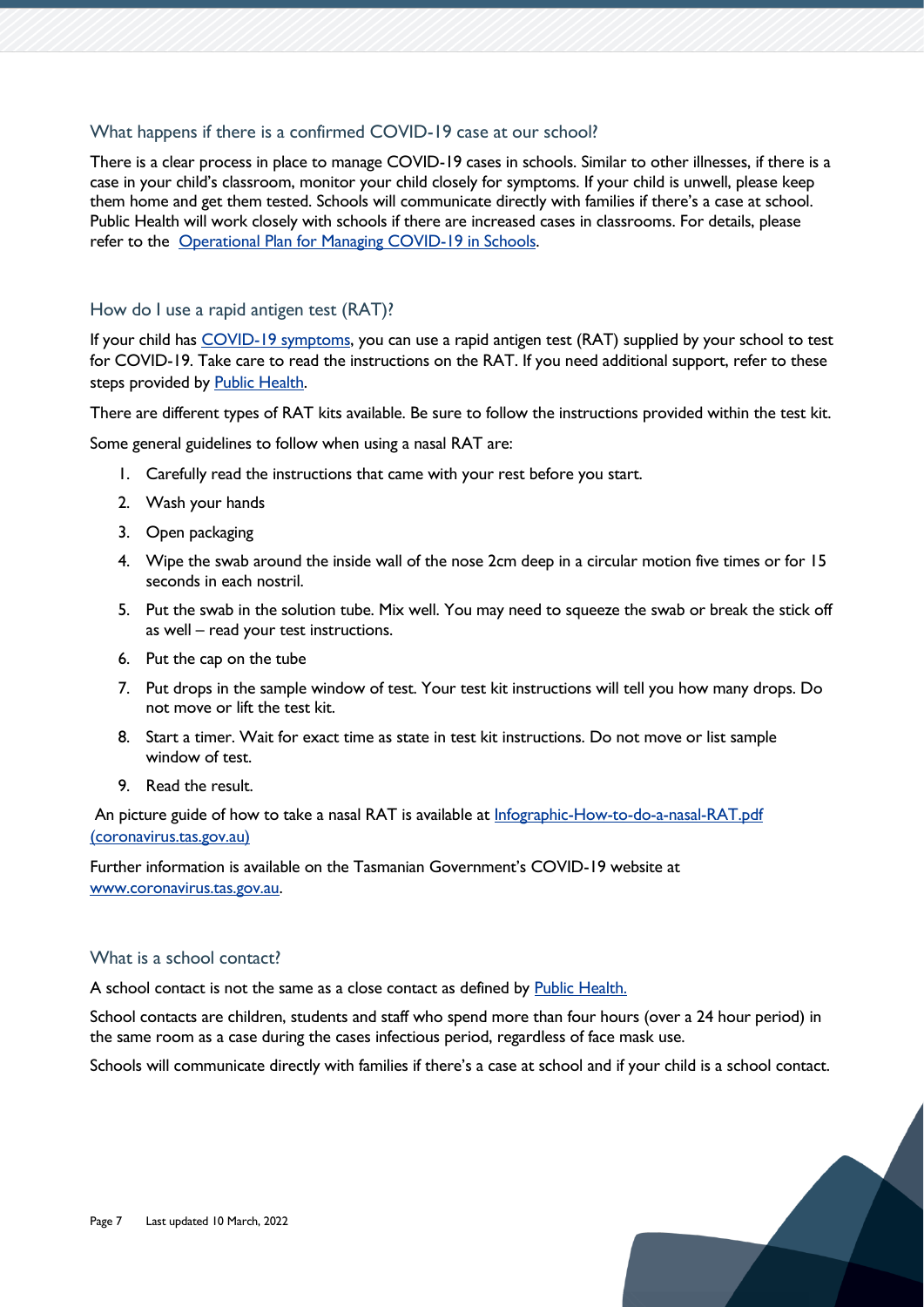# When will a school close?

Cases will be managed within schools, which will remain open subject to Public Health advice.

# How will learning continue if there is an outbreak in my child's class?

If your child needs to isolate at home, their learning will be supported. Every effort will be made to support your child, and the core curriculum will be delivered at home. We are prepared for any learning at home periods, and our workforce planning will ensure all learners have access to a teacher. If an outbreak occurs – which under the [Return to school plan](https://www.education.tas.gov.au/parents-carers/novel-coronavirus-covid-19/return-to-school/) will be considered when five or more cases occur in students and staff from a class within a seven day period – the school will communicate directly with families. In most cases, if this situation occurs, students and staff would be tested immediately, and then every two to three days – quarantining only if they have symptoms or a positive COVID-19 test result.

#### What if my child is unwell?

The most important action you can take is that if your child is [unwell,](https://www.coronavirus.tas.gov.au/keeping-yourself-safe/testing-for-covid-19/before-you-get-tested) you should keep them home and ensure they [get tested.](https://www.coronavirus.tas.gov.au/keeping-yourself-safe/testing-for-covid-19)

It is important for your child to remain at home if they are unwell and displaying symptoms, even if they test negative.

#### What if my child has COVID-like symptoms due to another condition, can they attend school?

Hay fever and some other respiratory conditions that occur from time-to-time (such as asthma) produce symptoms similar to COVID-19. A child experiencing intermittent hay fever (or another condition) and displaying symptoms needs to stay home and have a RAT for COVID-19.

If the RAT is negative and symptoms continue, a second RAT must be conducted 24 hours later, or a PCR test.

If the second RAT or PCR test remains negative, a student may return to school if they feel well. If symptoms change or increase in severity, a student may need to see their treating medical practitioner for review.

This approach is based on [Public Health advice.](https://www.coronavirus.tas.gov.au/keeping-yourself-safe/testing-for-covid-19/covid-19-symptoms#Hay-fever-symptoms)

Please note there are further arrangements in place for children that have a Medical Management Plan that have ongoing COVID-like symptoms that occur daily to be managed. Please contact your school or support school to discuss these.

#### What support will my child receive if they're required to quarantine or isolate?

If your child needs to isolate at home, their learning will be supported.

Learning at home via the Virtual Learning Centre with the support of an online teacher will continue if students need to isolate due to COVID-19. If your child is a household close contact, they can do online learning while isolating at home for seven days. If your child is a COVID-19 case, they can undertake online learning if they feel well, and return to school if they have no symptoms after seven days.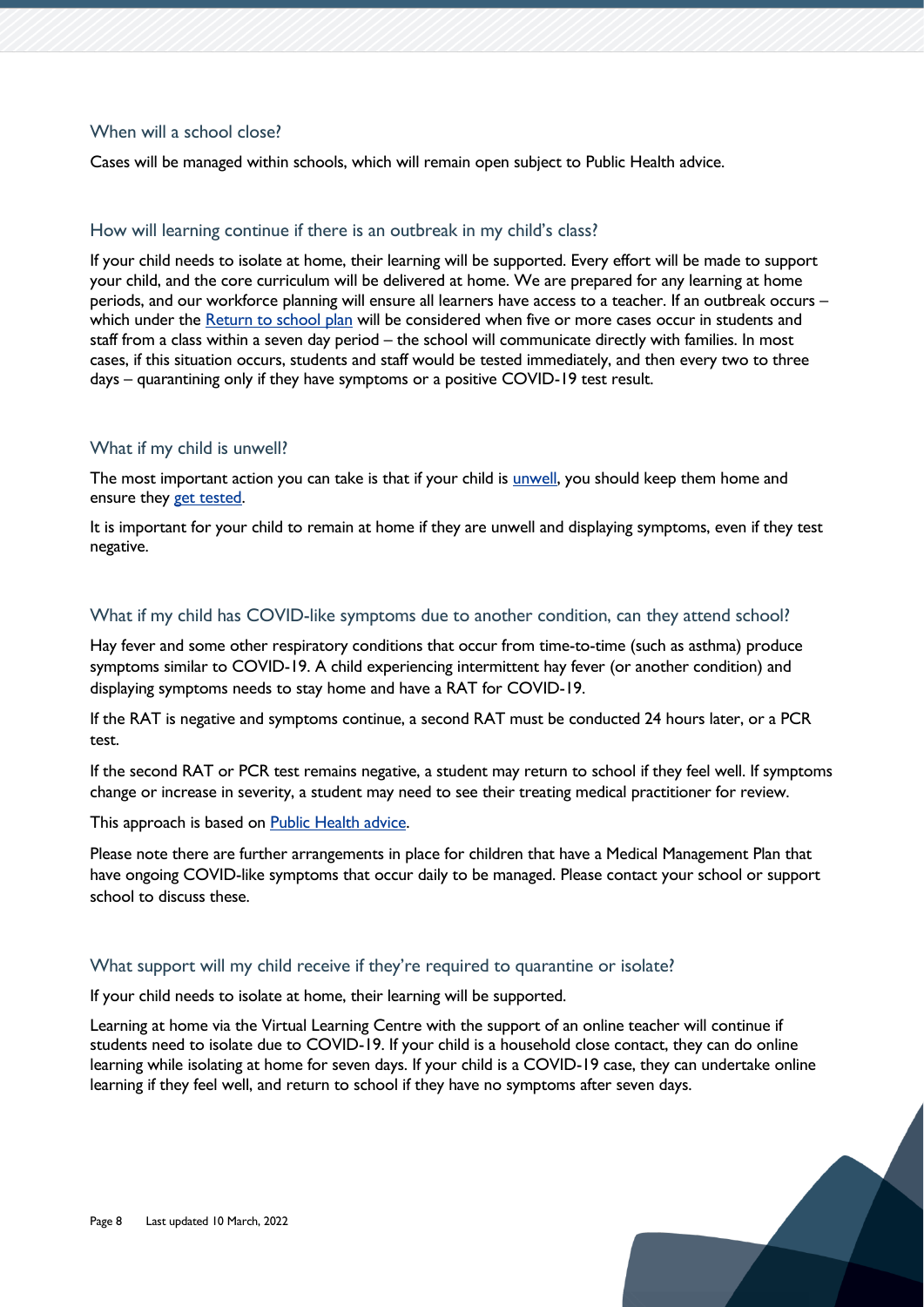### What if I choose to keep my child at home, even if they're not sick?

All children who are well should attend school as they normally would. Normal attendance procedures apply, and regular school attendance is important. We know some parents and carers are feeling anxious as we see COVID-19 cases in the community, but attending school regularly is important for improved learning, and health and wellbeing outcomes. It is okay for children to attend school if they're not vaccinated, or not fully vaccinated. The health and safety of students, staff and the wider community is our highest priority. Measures are in place in our schools, libraries and Child and Family Learning Centres to create a COVID-safe learning environment.

#### What if there isn't enough staff to supervise students?

Proactive strategies are in place to ensure there are enough staff in schools. If needed, relief teachers, recently retired teachers or other departmental staff will be called on. For further details, please refer to the [Operational Plan for Managing COVID-19 in Schools.](https://www.education.tas.gov.au/parents-carers/novel-coronavirus-covid-19/covid-operational-plan/)

### What happens if a parent or carer is being tested or a confirmed COVID-19 case?

If a parent or carer is being tested or a confirmed COVID-19 case, please follow [Public Health advice.](https://aus01.safelinks.protection.outlook.com/?url=https%3A%2F%2Fwww.coronavirus.tas.gov.au%2Fkeeping-yourself-safe%2Fcontact-tracing%2Fadvice-for-close-contacts&data=04%7C01%7Cjess.brewer%40education.tas.gov.au%7C3996865e296a4edb7d5008d9ed0db1d0%7Ca9be3ac70c60491e8b3ba32f8f46aec8%7C1%7C0%7C637801465343857573%7CUnknown%7CTWFpbGZsb3d8eyJWIjoiMC4wLjAwMDAiLCJQIjoiV2luMzIiLCJBTiI6Ik1haWwiLCJXVCI6Mn0%3D%7C3000&sdata=Gc%2FETn0tyk%2BhdbR6TJSf1%2FTvlskLyqj0Iso6j3UweHg%3D&reserved=0) If someone in your household is a confirmed case, your child would be considered a close contact if:

- They live with or stay overnight in the same premises as the confirmed case; or
- The have spent more than 4 hours in a residential setting with the confirmed case during their infectious periods over a 24-hour period.

If this is the case, you need to follow the [Public Health advice](https://aus01.safelinks.protection.outlook.com/?url=https%3A%2F%2Fwww.coronavirus.tas.gov.au%2Fkeeping-yourself-safe%2Fcontact-tracing%2Fadvice-for-close-contacts&data=04%7C01%7Cjess.brewer%40education.tas.gov.au%7C3996865e296a4edb7d5008d9ed0db1d0%7Ca9be3ac70c60491e8b3ba32f8f46aec8%7C1%7C0%7C637801465343857573%7CUnknown%7CTWFpbGZsb3d8eyJWIjoiMC4wLjAwMDAiLCJQIjoiV2luMzIiLCJBTiI6Ik1haWwiLCJXVCI6Mn0%3D%7C3000&sdata=Gc%2FETn0tyk%2BhdbR6TJSf1%2FTvlskLyqj0Iso6j3UweHg%3D&reserved=0) for close contacts. If your child needs to quarantine at home, and they're feeling well, their learning at home will be supported.

# Is a child who is a close contact required to quarantine for an additional period of time after a household contact tests positive during isolation?

No. Close contacts of people with COVID-19 are required to quarantine for seven days from the date **the first case** in the household tests positive. This will not be extended if other people in the house later test positive and become new cases in the days after the first case tests positive in the household.

Close contacts are required to be tested for COVID-19 on Day 1 and 6, as well as whenever they display symptoms.

If a close contact tests positive for COVID-19 they will need to isolate in accordance with Public Health [requirements.](https://www.coronavirus.tas.gov.au/keeping-yourself-safe/leaving-isolation-after-having-covid-19)

Children can leave quarantine and return to school on Day 7 if they have met all the [Public Health](https://www.coronavirus.tas.gov.au/keeping-yourself-safe/contact-tracing/advice-for-contacts)  [requirements for leaving quarantine.](https://www.coronavirus.tas.gov.au/keeping-yourself-safe/contact-tracing/advice-for-contacts)

Close contacts will not receive communication from Public Health when it is time for them to leave quarantine.

If the child is not immunocompromised and has recovered from COVID-19 for a period of four weeks, they are not considered to be a close contact. For detailed advice from Public Health see their [advice for contacts](https://www.coronavirus.tas.gov.au/keeping-yourself-safe/contact-tracing/advice-for-contacts) webpage.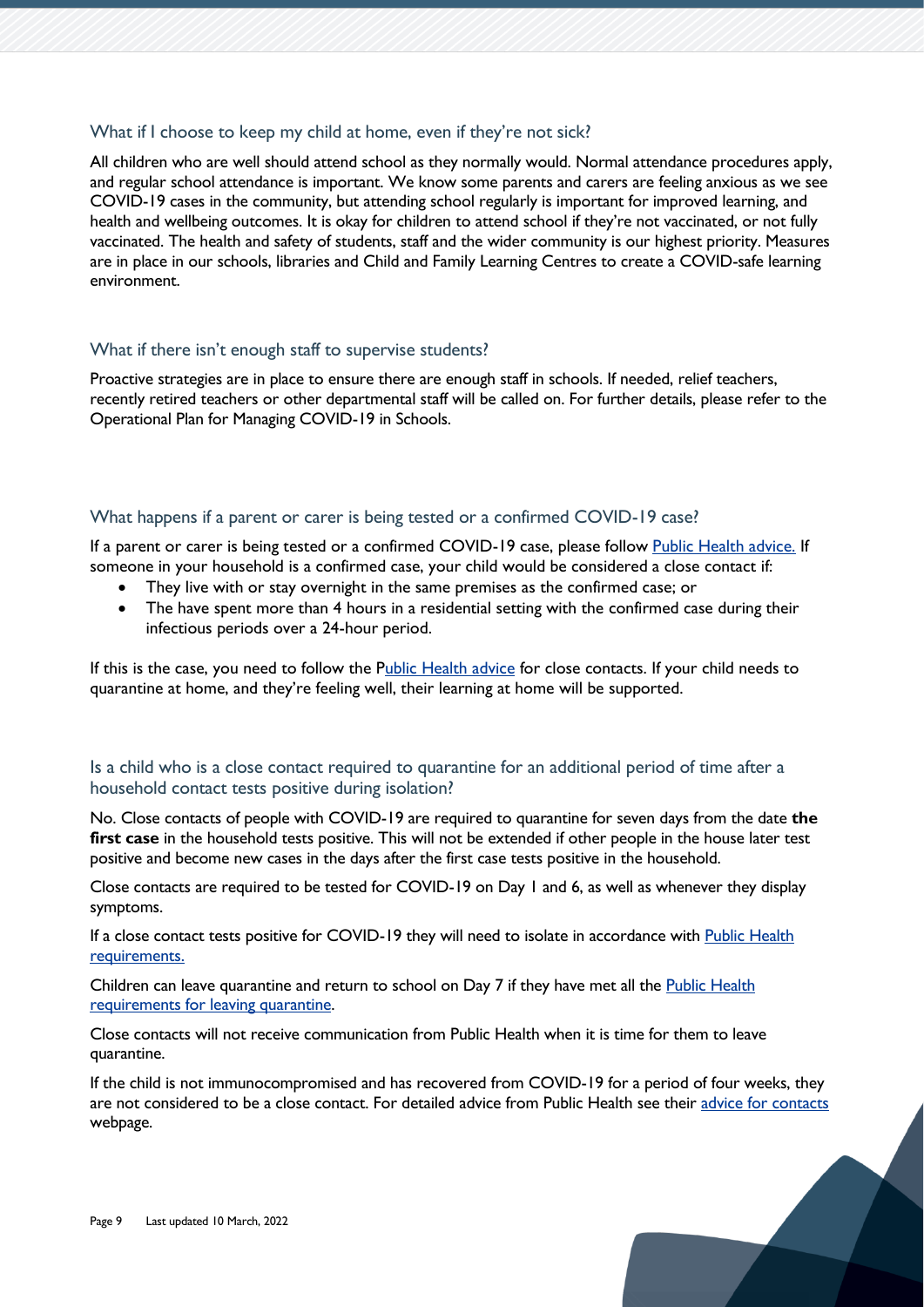# Can I keep my child at home if they, or someone in my family, has pre-existing medical conditions?

Parents and carers must provide written advice if their child or someone in their family is medically compromised. They should then talk to their school about how their child can continue their learning.

# Where can I get tested?

Refer to Tasmania's C[OVID-19 website](https://www.coronavirus.tas.gov.au/keeping-yourself-safe/testing-for-covid-19) for information on COVID-19 testing.

# Do I need evidence for my child to return to school after they have recovered from COVID-19?

No. You are not required to provide evidence of a negative test after a child has recovered from COVID for them to return to school, so long as they are well and do not have symptoms.

Public Health [advice](https://aus01.safelinks.protection.outlook.com/?url=https%3A%2F%2Fwww.coronavirus.tas.gov.au%2Fkeeping-yourself-safe%2Fleaving-isolation-after-having-covid-19&data=04%7C01%7Calice.blake%40education.tas.gov.au%7C7eb7c3f2d6a0475f9c2308d9f64b7709%7Ca9be3ac70c60491e8b3ba32f8f46aec8%7C1%7C0%7C637811626320180789%7CUnknown%7CTWFpbGZsb3d8eyJWIjoiMC4wLjAwMDAiLCJQIjoiV2luMzIiLCJBTiI6Ik1haWwiLCJXVCI6Mn0%3D%7C3000&sdata=Mr0JStw4xmloPkStp00CYGYHge18EJ1zgQALlegpyQg%3D&reserved=0) is that individuals can leave isolation seven days after the date of their positive test result, unless they are still experiencing COVID-19 symptoms.

You should receive a 'release from isolation' message from Public Health, but you don't need to provide evidence of this message to return to school. As long as your child is well, they can return to school seven days after their positive test result regardless of whether they have other household members isolating.

If your child continues to display symptoms of COVID-19, they should isolate for a further three days and seek medical advice if symptoms continue.

When they return to school, children must continue to follow other COVID-safe measures including wearing a mask if they aged over 12 years in a high school or college.

Those who have recovered from COVID-19, and are not immunocompromised, do not have to undergo a rapid antigen test if there is a group or school outbreak for 28 days following their positive case. They also do not have to isolate if they are deemed a close contact (i.e. from a household member) within those 28 days.

# <span id="page-9-0"></span>Site visitors

# Can parents and carers go onto school sites?

Yes, parents and carers can enter school sites but must follow all site access requirements and COVID-safe measures, including only entering if feeling well, wearing a mask while on the school site indoors, maintaining a physical distance of 1.5 metres between adults, frequently handwashing and hand sanitising.

If a parent is also a volunteer, they must be vaccinated. Volunteers must hold a Registration to Work with Vulnerable People (RWVP) card and sign in using the volunteer register. COVID-19 vaccination is strongly recommended for everyone aged five years and older.

Schools will make local decisions on site access and will communicate any requirements to their school community.

While there is no time limit to remain on school sites, parents and carers are encouraged to only visit when necessary and for a short period of time*. Stop, Drop and Go* is preferred where appropriate.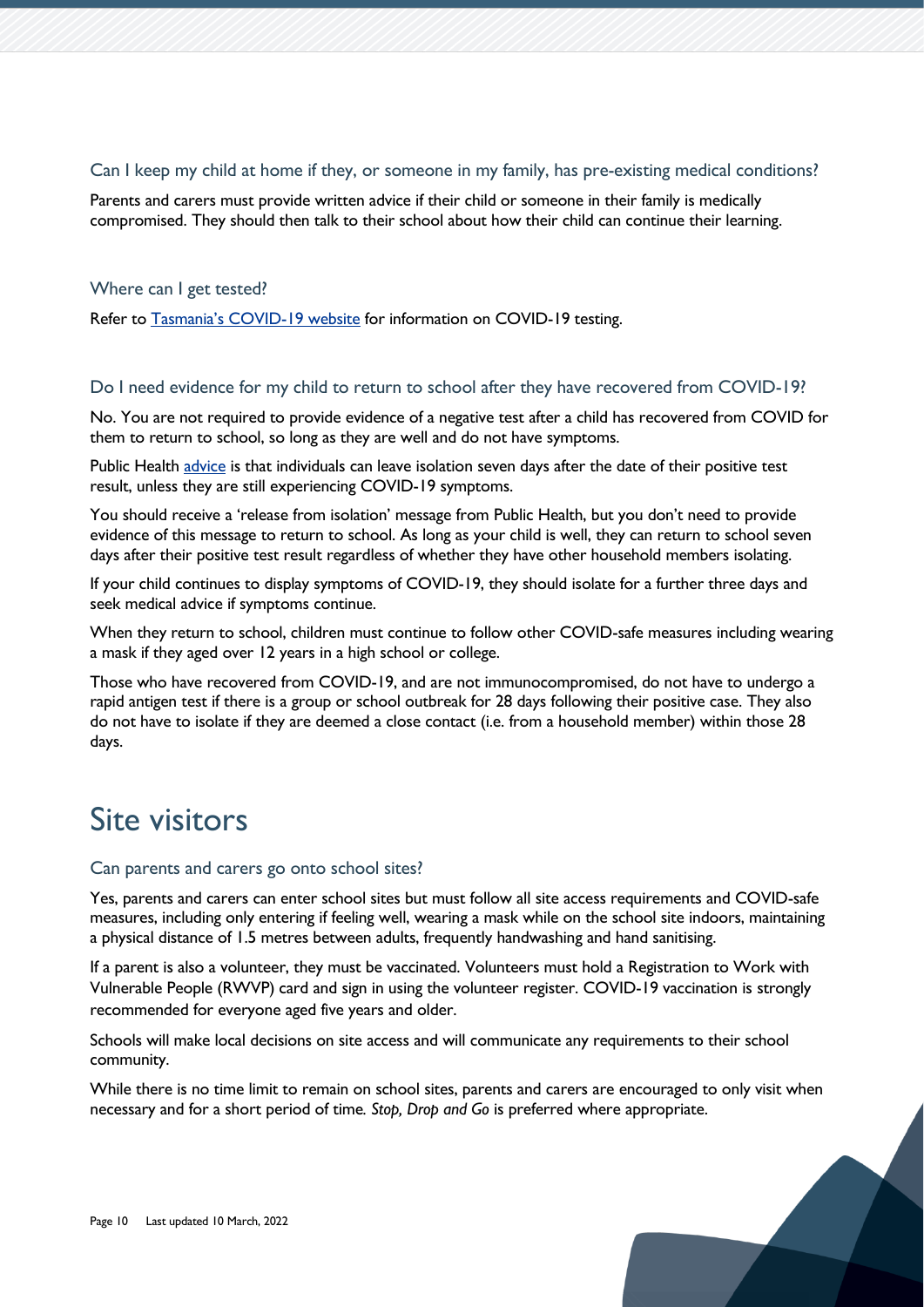Parents and carers do not need to do a rapid antigen test (RAT) before entering school sites if they have no symptoms. If displaying symptoms, parents and carers should not enter school sites, even if testing negative.

### Can volunteers attend schools?

Yes, volunteers can support schools as they normally would, however, they need approval from the principal first; they must be vaccinated; and must follow all COVID-safe measures at school.

If a parent is also a volunteer, they must be vaccinated.

Volunteers must hold a Registration to Work with Vulnerable People (RWVP) card and sign in using the volunteer register.

# Are contractors and other visitors allowed on school sites?

At this time, non-essential visitors will be limited.

Contractors are allowed but must be vaccinated and must follow to all COVID-safe measures at school.

Contractors must hold a Registration to Work with Vulnerable People (RWVP) card and sign in using the visitor register.

### Can community groups use school facilities?

Yes, schools sites/facilities can still be used for external events with a COVID safety plan in place.

# <span id="page-10-0"></span>School activities

#### Can my child borrow library books?

Yes. Library books can still be borrowed – just ensure you've washed your hands before and after handling them.

#### Can school sport and competitions take place?

School sport and competitions may take place if deemed essential to student core learning and outcomes with COVID-safe measures in place. Schools can make local decisions on this matter. If the situation changes, this will be re-visited on a school-by-school basis.

#### Can parents and carers attend intra-school carnivals?

Large school community face-to-face gatherings are not to occur in Term 1.

Intraschool sports carnivals will only take place where they have been determined to be essential to core student learning.

Intraschool carnivals, during school hours, that are organised by schools, should not have spectators in attendance e.g. parents and carers.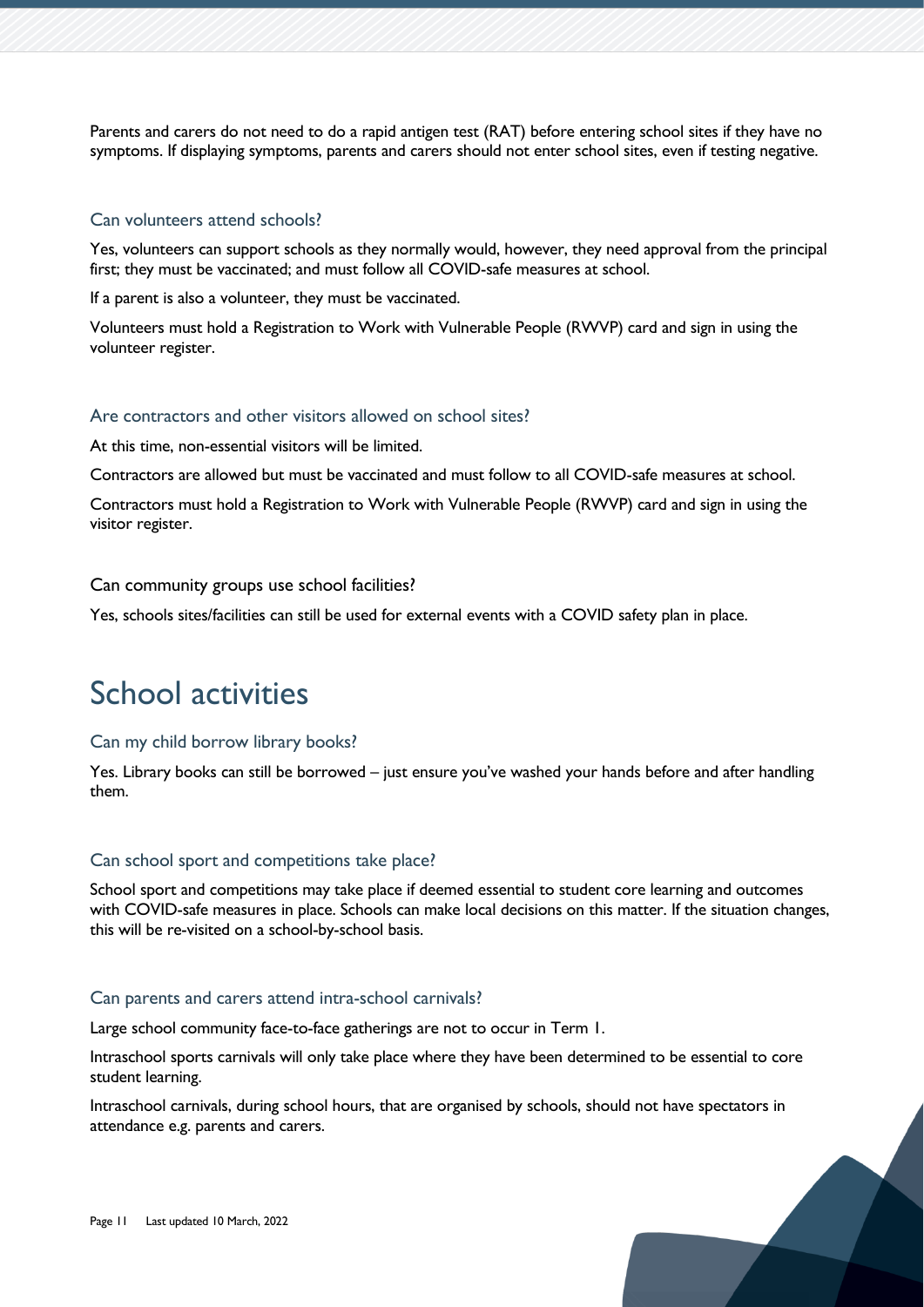This applies to intraschool carnivals both on school sites and at other locations.

Are rehearsals and performance allowed for instrumental music programs, ensembles and choirs?

Large school community face-to-face gatherings are not to occur on-site in Term 1.

School music will continue with COVID-safe measures in place. If the situation changes, this will be re-visited on a school-by-school basis.

# Can students travel cross-campus?

Yes, if necessary.

# Can students attend other school sites?

Yes. If students are required to attend another school for an essential curriculum-related reason (for example, auditions or placements), this is permitted.

# Can home visits still go ahead?

Yes. Schools and Child and Family Learning Centre staff can undertake home visits where essential and ensure COVID-safe measures are in place.

# Can schools hold parent/teacher meetings?

Yes. Parent/teacher meetings can continue with COVID-safe measures in place.

# Will school photos still go ahead?

Yes. School photos will continue with COVID-safe measures in place. If the situation changes, this will be revisited on a school-by-school basis.

# Do parents need to pay school levies in 2022?

Yes. However, the Student Assistance Scheme (STAS) is available to families who hold a Health Care Card or equivalent which provides levy waivers to eligible families. For more information visit the [Department of](https://www.education.tas.gov.au/parents-carers/parent-fact-sheets/fees-levies/)  [Education website](https://www.education.tas.gov.au/parents-carers/parent-fact-sheets/fees-levies/) or contact [stas@education.tas.gov.au.](mailto:stas@education.tas.gov.au)

# Can interstate and international school trips still go ahead?

All interstate and international school trips are postponed at this stage.

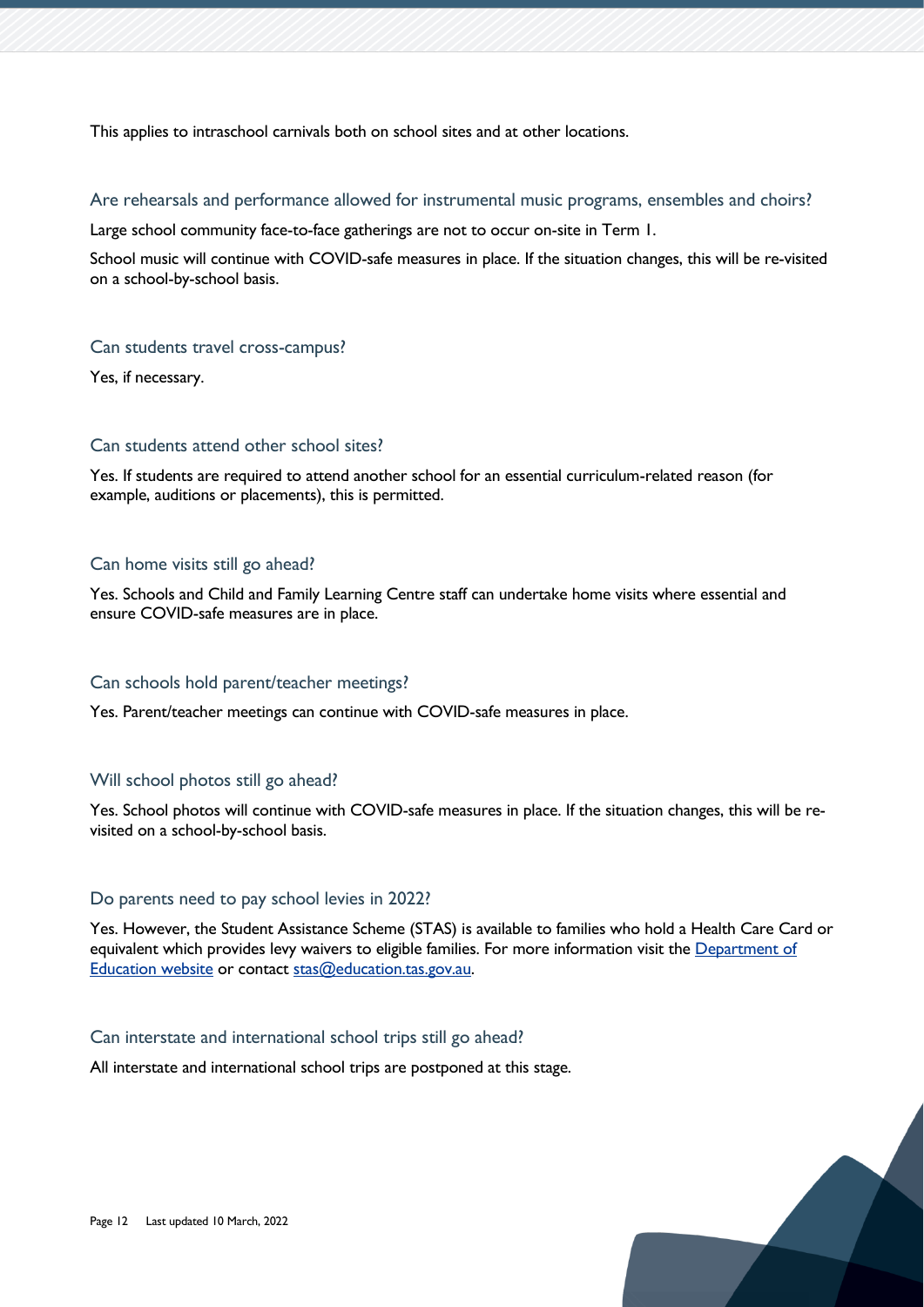# Are Launching into Learning sessions going ahead?

LiL sessions will not be held indoors on school sites for Term 1.

LiL teachers will focus on outreach strategies to connect with families, including:

- facilitating outdoor LiL sessions, for example at local parks
- encouraging participation in the Great Start online LiL sessions
- encouraging participation in Child and Family Learning Centres (CFLCs) and Libraries Tasmania early learning sessions
- COVID-safe behaviours will apply to all sessions

# Are Child and Family Learning Centres (CFLCs) still open?

Yes. Child and Family Learning Centres are still open with COVID-safe measures in place.

#### Are schools still allowing their facilities to be hired for external events?

Yes. Schools can still be used for external events with a COVID safety plan in place.

# Can physical education classes still go ahead?

Yes. Physical education classes will continue with COVID-safe measures in place. If the situation changes, this will be re-visited on a school-by-school basis.

#### Will the canteen still be open?

Yes. The canteen will still be open with COVID-safe measures in place.

# Are playgrounds and sandpits still able to be used?

Yes. Playgrounds and sandpits can still be used with COVID-safe measures in place.

# Can school camps still go ahead?

School camps and overnight excursions won't occur in Term 1 unless they are essential course requirements.

# Can excursions still go ahead?

Yes. Excursions can continue with COVID-safe measures in place.

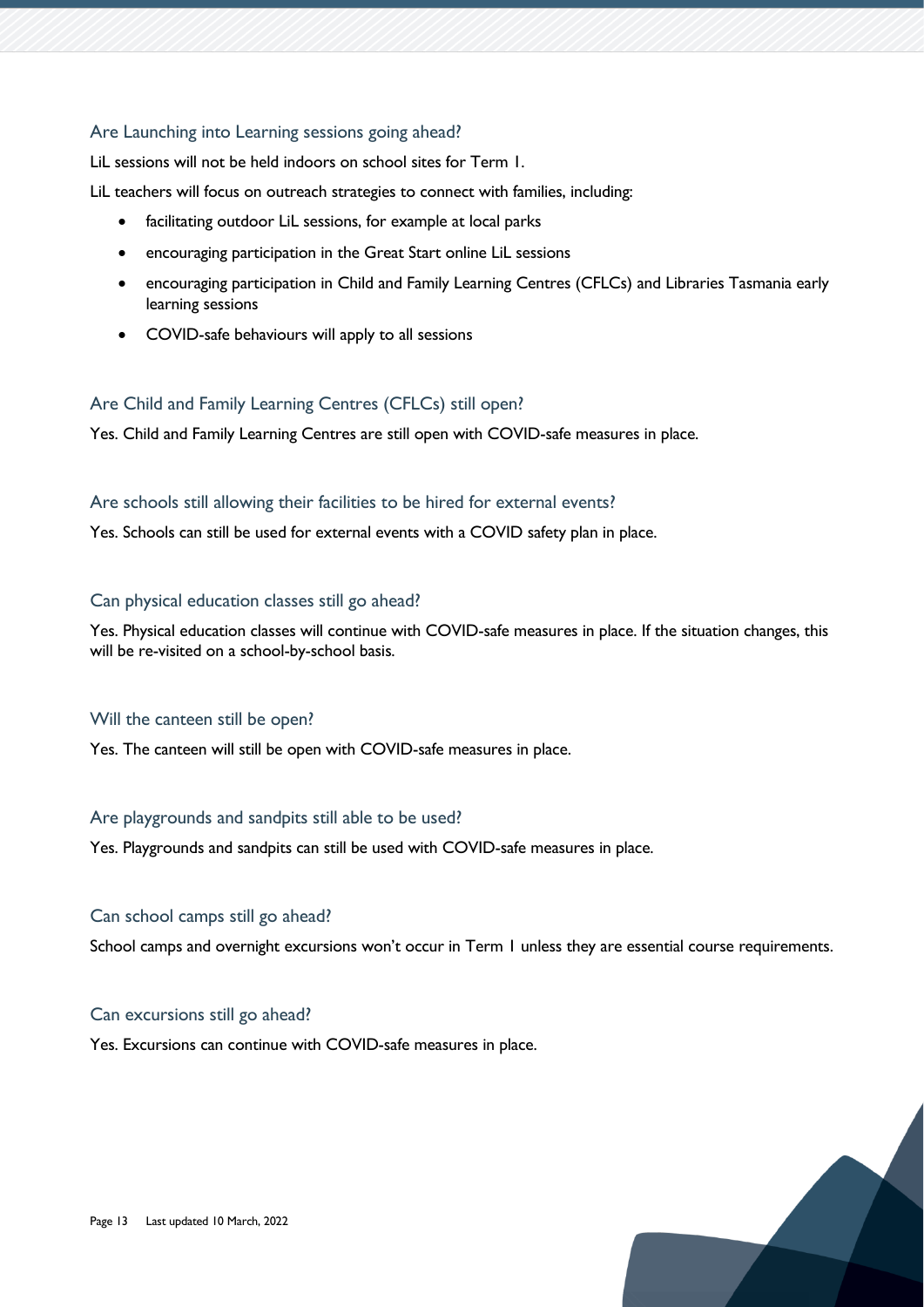# Can students still undertake work experience?

Yes. Students can continue to undertake work experience provided all parties (students, parents and carers, schools and workplaces) are supportive. It will be subject to the normal procedures, including risk management and assessment practices and obtaining parental approval. Site requirements at the workplace will also be considered.

#### Are swimming and water safety programs allowed to run?

Yes. Swimming and water safety programs can continue with COVID-safe measures in place. If the situation changes, this will be re-visited on a school-by-school basis.

#### Are Department of Education pools still open?

Yes. School pools are still operating with a Pool Safety Plan in place.

# Can School Association Committee meetings still go ahead?

School Association Committee (SAC) meetings can go ahead with COVID-safe measures in place. However the meetings should held be online where possible.

SAC members are considered volunteers and must be vaccinated to attend meetings on site. They must also hold a Registration to Work with Vulnerable People (RWVP) Card and sign in using the volunteer register.

SAC members that are not vaccinated can participate in meetings remotely (online).

#### Can school assemblies still go ahead, and are parents allowed to attend?

Large gatherings are not recommended at this stage.

#### Can schools hold larger school-based activities?

Large gatherings are not recommended at this stage.

#### Can school celebration and social events still go ahead?

Large gatherings are not recommended at this stage.

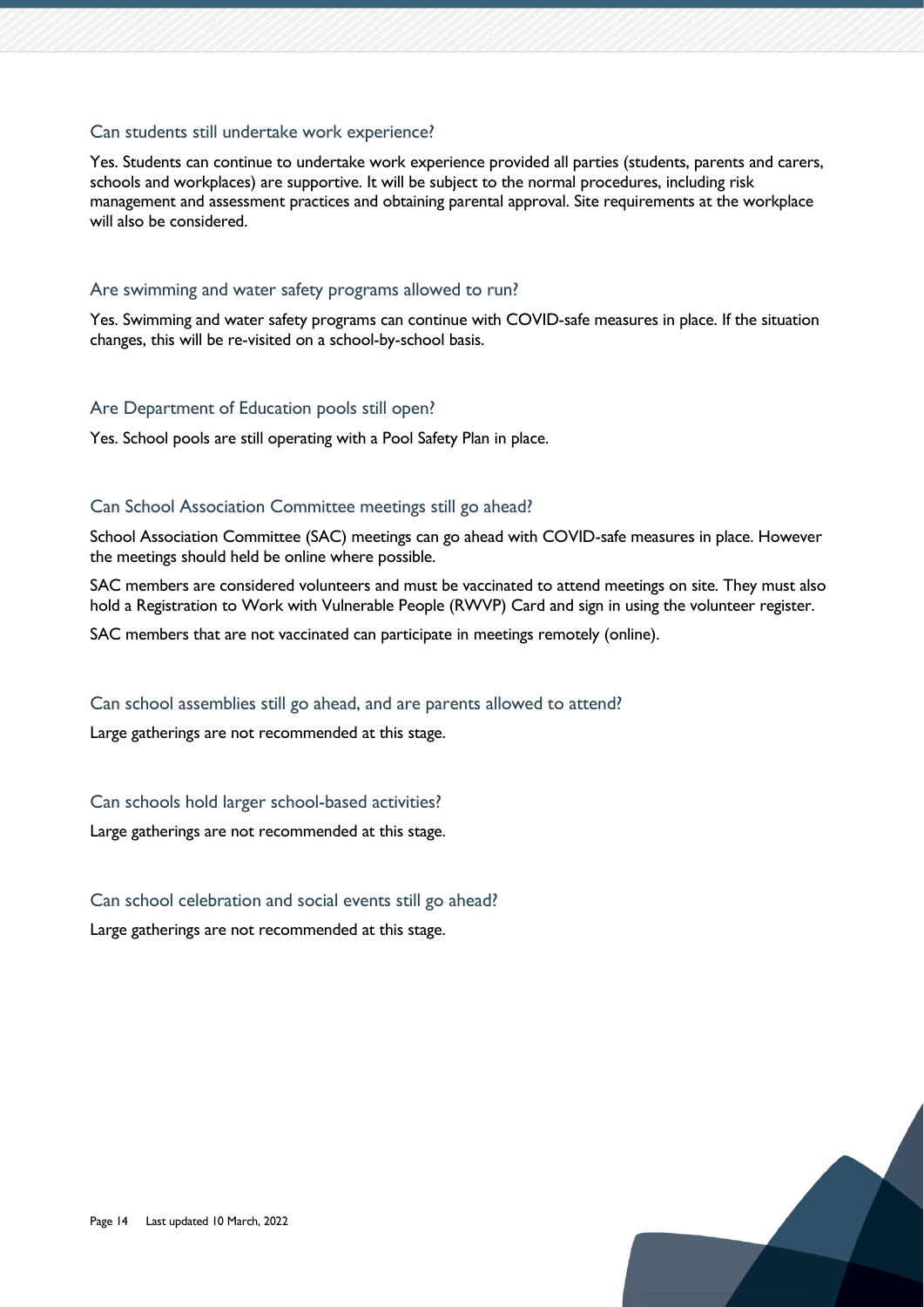# <span id="page-14-0"></span>Support for students with disability and medically vulnerable

### What support is available for my child with disability or who is medically vulnerable?

Individual learning and medical plans for students with disability that have complex health needs will be updated if required by schools, in consultation with parents and carers. Parents may also proactively contact their school to discuss their child's needs.

#### My child cannot wear a mask, what should they do?

We acknowledge that there will be some students who, through no fault of their own, are not able to wear a mask at times. Please discuss this directly with your school principal prior to school starting.

# <span id="page-14-1"></span>Early childhood education and care services

#### Can I send my child to early childhood education and care services?

Yes, childcare programs and Out of School Hours Care will operate with COVID-safe measures in place.

#### Are there any changes to childcare fees?

There was a return to the full Child Care Subsidy and Additional Child Care Subsidy system in July 2020. The Government doesn't set childcare fees. Services set their own fees. Parents then pay the gap between the total of the fees charged for a session of care minus the amount of Child Care Subsidy paid for the care session. Families experiencing financial hardship may be eligible for Additional Child Care Subsidy. Refer to the [Australian Government Department of Education, Skills and Employment website](https://www.dese.gov.au/covid-19/childcare) for more information.

Are children in early childhood education and care required to wear face masks? No.

Where can I find out more about early childhood education and care services? Please refer to the [Education and Care website](https://educationandcare.tas.gov.au/) for parent frequently asked questions.

# <span id="page-14-2"></span>Kinder

#### What will Kinder look like?

Kinder will operate as normal, with COVID-safe measures in place. Parents can help their child settle into their day. Please contact your school for additional details and arrangements.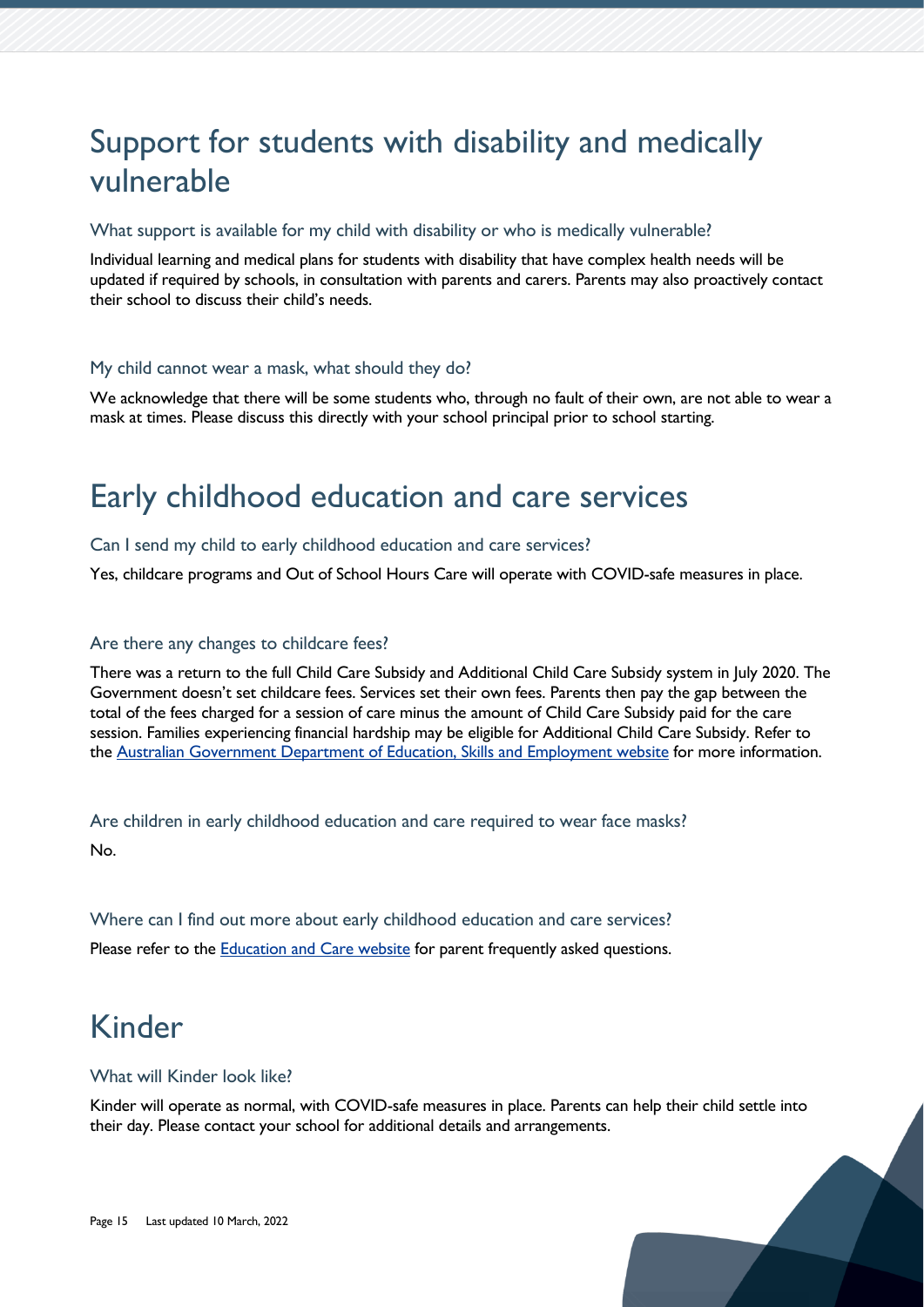# <span id="page-15-0"></span>Years 11 and 12

### How will senior secondary students be supported?

Face-to-face learning will continue with COVID-safe measures in place. Years 11 and 12 students will have access to a wide range of courses through Virtual Learning Tasmania and online tutorials in English and Maths.

Schools will be provided with central support to monitor student participation in learning onlineand develop strategies for supporting the transition to face-to-face learning.

#### Can vocational placements and school-based apprenticeships continue?

Yes. Vocational placements and school-based apprenticeships will continue with COVID-safe measures in place. Site requirements at the workplace will also be considered.

# <span id="page-15-1"></span>Learning at home

#### How does learning at home work?

If your child needs to isolate at home, their learning will be supported. Every effort will be made to support your child, and the core curriculum will be delivered at home. We are prepared for any learning at home periods, and our workforce planning will ensure all learners have access to a teacher.

For details, please refer to the [Operational Plan for Managing COVID-19 in Schools.](https://www.education.tas.gov.au/parents-carers/novel-coronavirus-covid-19/covid-operational-plan/)

# What is a Virtual Learning Centre?

Where possible, schools will support learners to come to school and learn under the supervision of their classroom teacher. When this is not possible, schools will communicate to parents about the resources to support learners and this may include the Virtual Learning Centre. Access to this Centre will be available from the start of the school year, and parents can speak with their school about access to this learning if they wish to before school starts.

Resources and equipment packs have also been developed for students in internet 'black spots' or facing other barriers to online learning.

#### Are there any resources available to support parents with learning at home?

Yes. Please refer to the learning at [home parent tip sheets](https://www.education.tas.gov.au/parents-carers/novel-coronavirus-covid-19/) and [supporting learning information.](https://www.education.tas.gov.au/learning-at-home/supporting-learning-at-home/) Remember – you are not expected or required to be an expert or trained educator. You know your child's strengths and interests, so you can create reasonable learning expectations with support from your child's school.

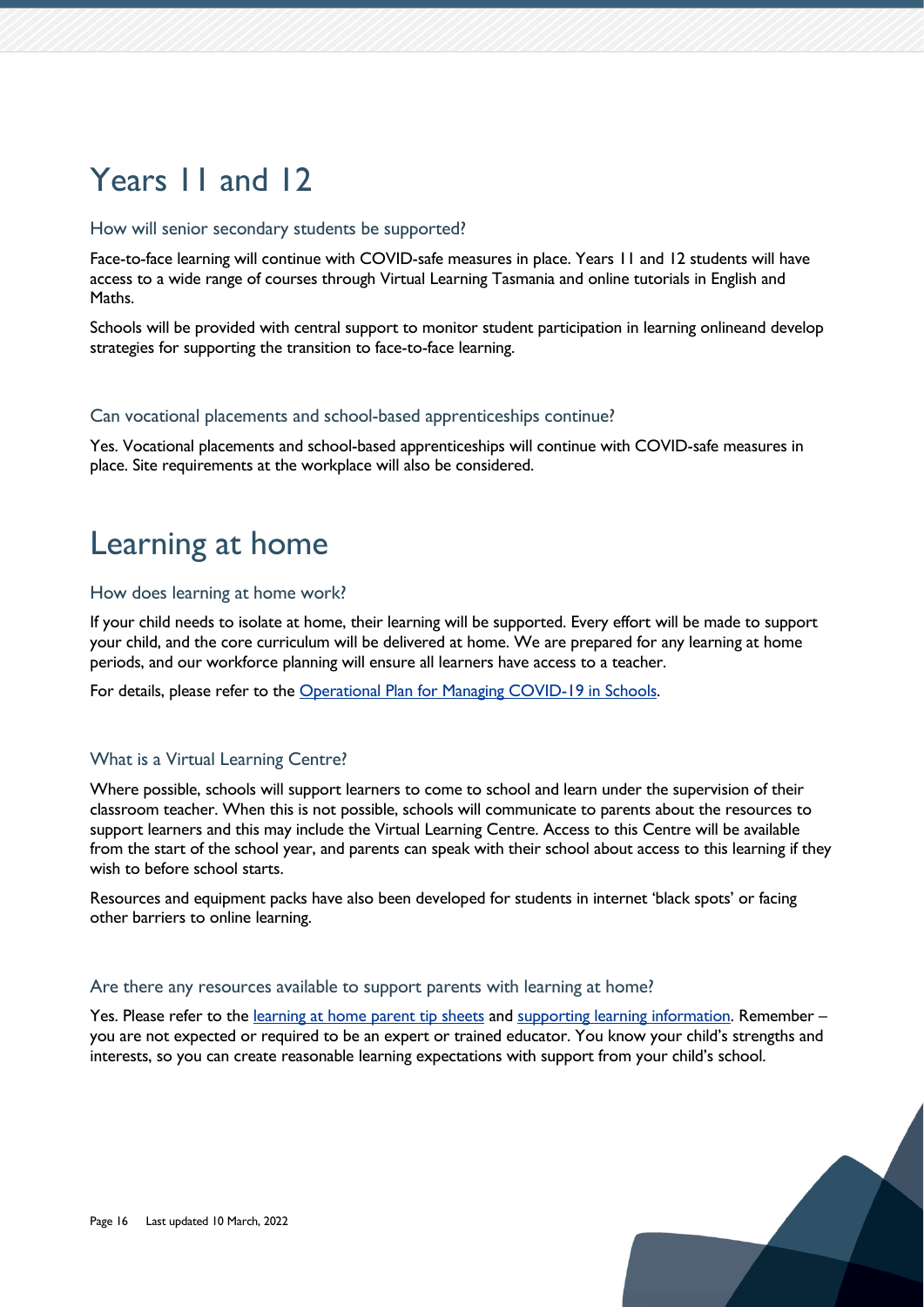#### How will students with disability and vulnerable students be supported with learning at home?

The Department of Education has continued to support a number of students and young people with disability to continue to learn throughout the COVID-19 pandemic, including making adjustments to learning and implementing medical action plans where appropriate.

Students with disability with complex health needs will continue to be supported on an individual basis, working closely with parents and carers as necessary. This could include additional medical advice within the student's medical action plan.

Schools are working directly with the family to update the student's individual learning plan.

#### What if we're unable to access learning materials?

Every reasonable effort will be made to provide material to the students where appropriate.

# Will Gifted Online programs be available?

Gifted Online programs are scheduled to begin after week 5, COVID impacts permitting. In the interim there are options for gifted students in the VLC to access learning programs at a higher grade level to meet extension needs. There are a range of supports and resources in place in schools for students to be able to access extension programs including some past CANVAS Gifted Online courses.

# <span id="page-16-0"></span>Wellbeing support

#### What support is available for student wellbeing?

It's normal to feel overwhelmed and anxious about everything you're hearing about COVID-19. It's important to talk to your child about COVID-19 and what you can do as a family to help slow the spread. [Emerging Minds,](https://emergingminds.com.au/resources/supporting-children-during-the-coronavirus-covid-19-outbreak/) [Beyond Blue](https://coronavirus.beyondblue.org.au/I) and [Red Cross](https://www.redcross.org.au/stories/covid/talking-to-kids-about-covid-19/) offer useful tips for parents on talking to children about COVID-19. [Wellbeing support](https://www.education.tas.gov.au/learning-at-home/wellbeing/) for students, parents and carers is also available.

It's important to exercise regularly to maintain physical and mental wellbeing. Establishing daily routines is important too, by incorporating healthy meals and snacks and maintaining a regular bedtime. Please seek professional help if needed.

Support services include [Kids Helpline](https://kidshelpline.com.au/) on 1800 551 800, [Lifeline](https://www.lifeline.org.au/) on 13 11 14 and [Beyond Blue](https://www.beyondblue.org.au/) on 1300 224 636.

The wellbeing of learners in Government schools will also be supported by:

- each school's Support and Wellbeing team monitoring students' wellbeing and determining the required supports to meet each student's individual needs
- the online *Wellbeing Check-in*, designed for students in Years 3 to 12, whether they are at school or learning from home
- the Department's Professional Support Staff teams, including school psychologists, social workers, speech and language pathologists and school nurses who will continue to provide both face-to-face and online support, for students learning on site and from home as required
- the Virtual Learning Centre where students and families will be able to access wellbeing resources.